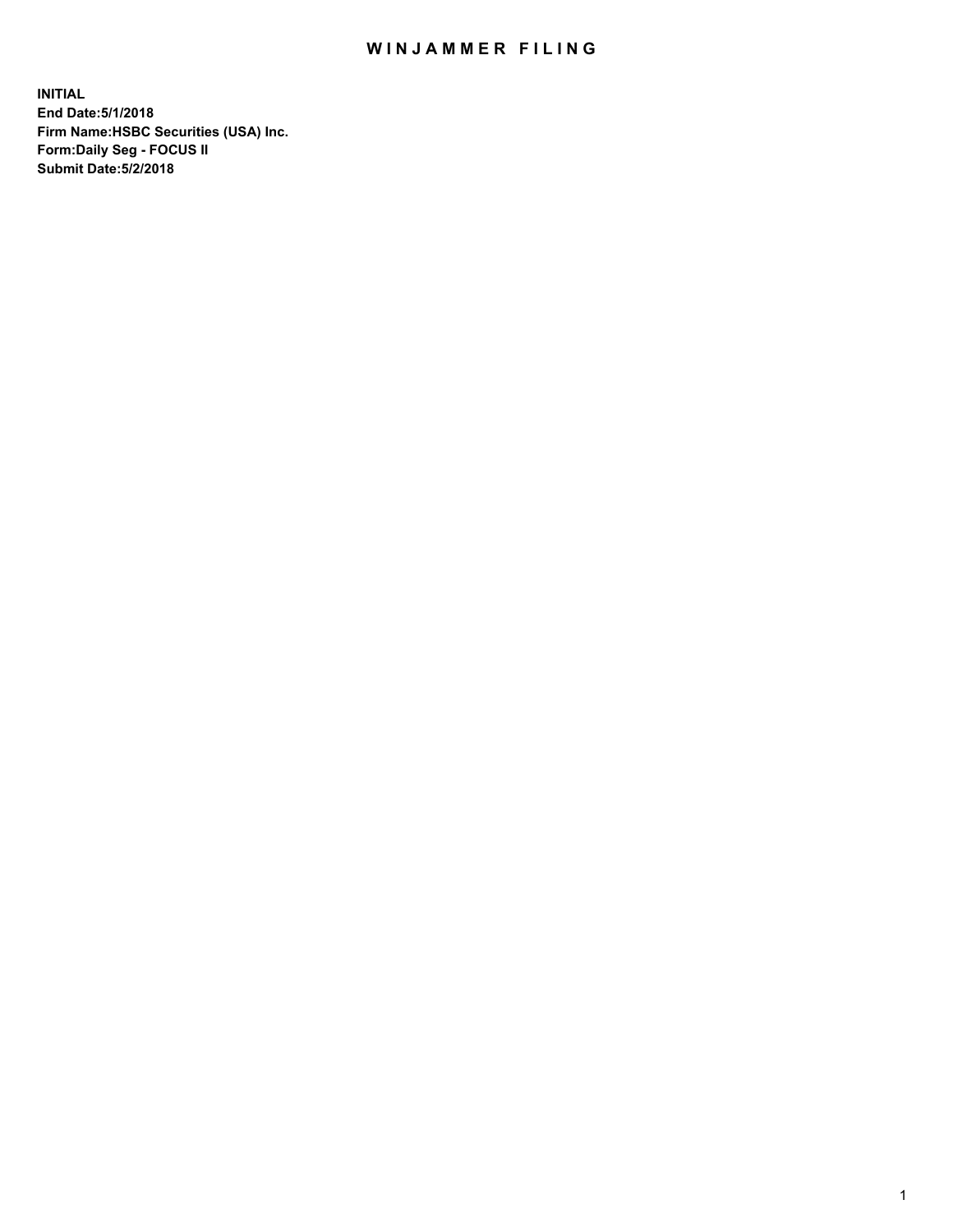## **INITIAL End Date:5/1/2018 Firm Name:HSBC Securities (USA) Inc. Form:Daily Seg - FOCUS II Submit Date:5/2/2018 Daily Segregation - Cover Page**

| Name of Company<br><b>Contact Name</b><br><b>Contact Phone Number</b><br><b>Contact Email Address</b>                                                                                                                                                                                                                          | <b>HSBC Securities (USA) Inc.</b><br><b>Michael Vacca</b><br>212-525-7951<br>michael.vacca@us.hsbc.com |
|--------------------------------------------------------------------------------------------------------------------------------------------------------------------------------------------------------------------------------------------------------------------------------------------------------------------------------|--------------------------------------------------------------------------------------------------------|
| FCM's Customer Segregated Funds Residual Interest Target (choose one):<br>a. Minimum dollar amount: ; or<br>b. Minimum percentage of customer segregated funds required:%; or<br>c. Dollar amount range between: and; or<br>d. Percentage range of customer segregated funds required between:% and%.                          | 147,000,000<br><u>0</u><br><u>00</u><br>00                                                             |
| FCM's Customer Secured Amount Funds Residual Interest Target (choose one):<br>a. Minimum dollar amount: ; or<br>b. Minimum percentage of customer secured funds required:%; or<br>c. Dollar amount range between: and; or<br>d. Percentage range of customer secured funds required between:% and%.                            | 25,000,000<br><u>0</u><br><u>00</u><br>00                                                              |
| FCM's Cleared Swaps Customer Collateral Residual Interest Target (choose one):<br>a. Minimum dollar amount: ; or<br>b. Minimum percentage of cleared swaps customer collateral required:% ; or<br>c. Dollar amount range between: and; or<br>d. Percentage range of cleared swaps customer collateral required between:% and%. | 95,000,000<br><u>0</u><br><u>00</u><br>0 <sub>0</sub>                                                  |

Attach supporting documents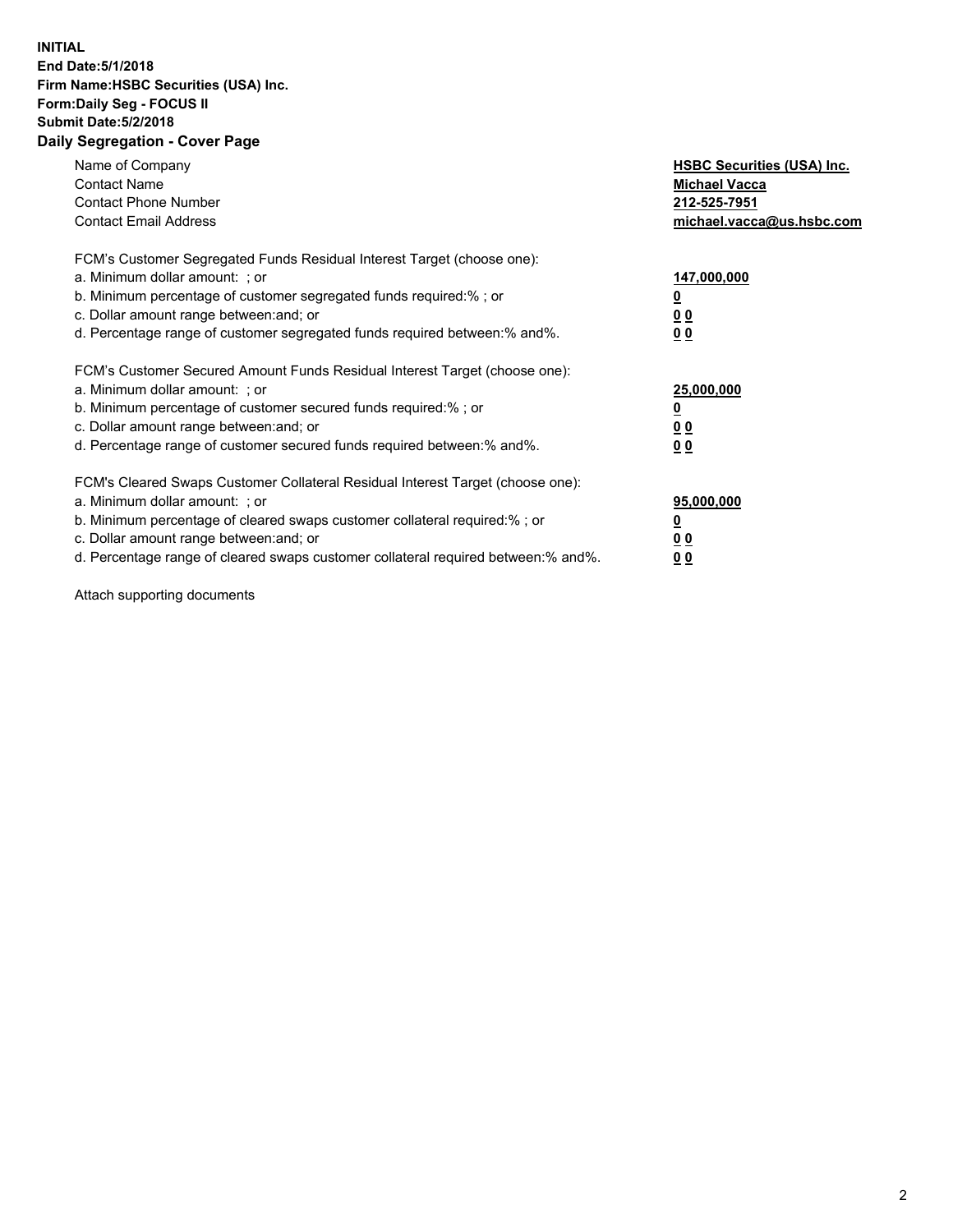**INITIAL End Date:5/1/2018 Firm Name:HSBC Securities (USA) Inc. Form:Daily Seg - FOCUS II Submit Date:5/2/2018 Daily Segregation - Secured Amounts** Foreign Futures and Foreign Options Secured Amounts Amount required to be set aside pursuant to law, rule or regulation of a foreign government or a rule of a self-regulatory organization authorized thereunder **0** [7305] 1. Net ledger balance - Foreign Futures and Foreign Option Trading - All Customers A. Cash **87,524,070** [7315] B. Securities (at market) **89,588,592** [7317] 2. Net unrealized profit (loss) in open futures contracts traded on a foreign board of trade **-15,229,099** [7325] 3. Exchange traded options a. Market value of open option contracts purchased on a foreign board of trade **0** [7335] b. Market value of open contracts granted (sold) on a foreign board of trade **0** [7337] 4. Net equity (deficit) (add lines 1. 2. and 3.) **161,883,563** [7345] 5. Account liquidating to a deficit and account with a debit balances - gross amount **3,518,810** [7351] Less: amount offset by customer owned securities **-3,518,810** [7352] **0** [7354] 6. Amount required to be set aside as the secured amount - Net Liquidating Equity Method (add lines 4 and 5) **161,883,563** [7355] 7. Greater of amount required to be set aside pursuant to foreign jurisdiction (above) or line 6. **161,883,563** [7360] FUNDS DEPOSITED IN SEPARATE REGULATION 30.7 ACCOUNTS 1. Cash in banks A. Banks located in the United States **76,279,531** [7500] B. Other banks qualified under Regulation 30.7 **0** [7520] **76,279,531** [7530] 2. Securities A. In safekeeping with banks located in the United States **43,277,259** [7540] B. In safekeeping with other banks qualified under Regulation 30.7 **0** [7560] **43,277,259** [7570] 3. Equities with registered futures commission merchants A. Cash **0** [7580] B. Securities **0** [7590] C. Unrealized gain (loss) on open futures contracts **0** [7600] D. Value of long option contracts **0** [7610] E. Value of short option contracts **0** [7615] **0** [7620] 4. Amounts held by clearing organizations of foreign boards of trade A. Cash **0** [7640] B. Securities **0** [7650] C. Amount due to (from) clearing organization - daily variation **0** [7660] D. Value of long option contracts **0** [7670] E. Value of short option contracts **0** [7675] **0** [7680] 5. Amounts held by members of foreign boards of trade A. Cash **50,521,514** [7700] B. Securities **46,311,333** [7710] C. Unrealized gain (loss) on open futures contracts **-15,229,099** [7720] D. Value of long option contracts **0** [7730] E. Value of short option contracts **0** [7735] **81,603,748** [7740] 6. Amounts with other depositories designated by a foreign board of trade **0** [7760] 7. Segregated funds on hand **0** [7765] 8. Total funds in separate section 30.7 accounts **201,160,538** [7770] 9. Excess (deficiency) Set Aside for Secured Amount (subtract line 7 Secured Statement Page 1 from Line 8) **39,276,975** [7380] 10. Management Target Amount for Excess funds in separate section 30.7 accounts **25,000,000** [7780] 11. Excess (deficiency) funds in separate 30.7 accounts over (under) Management Target **14,276,975** [7785]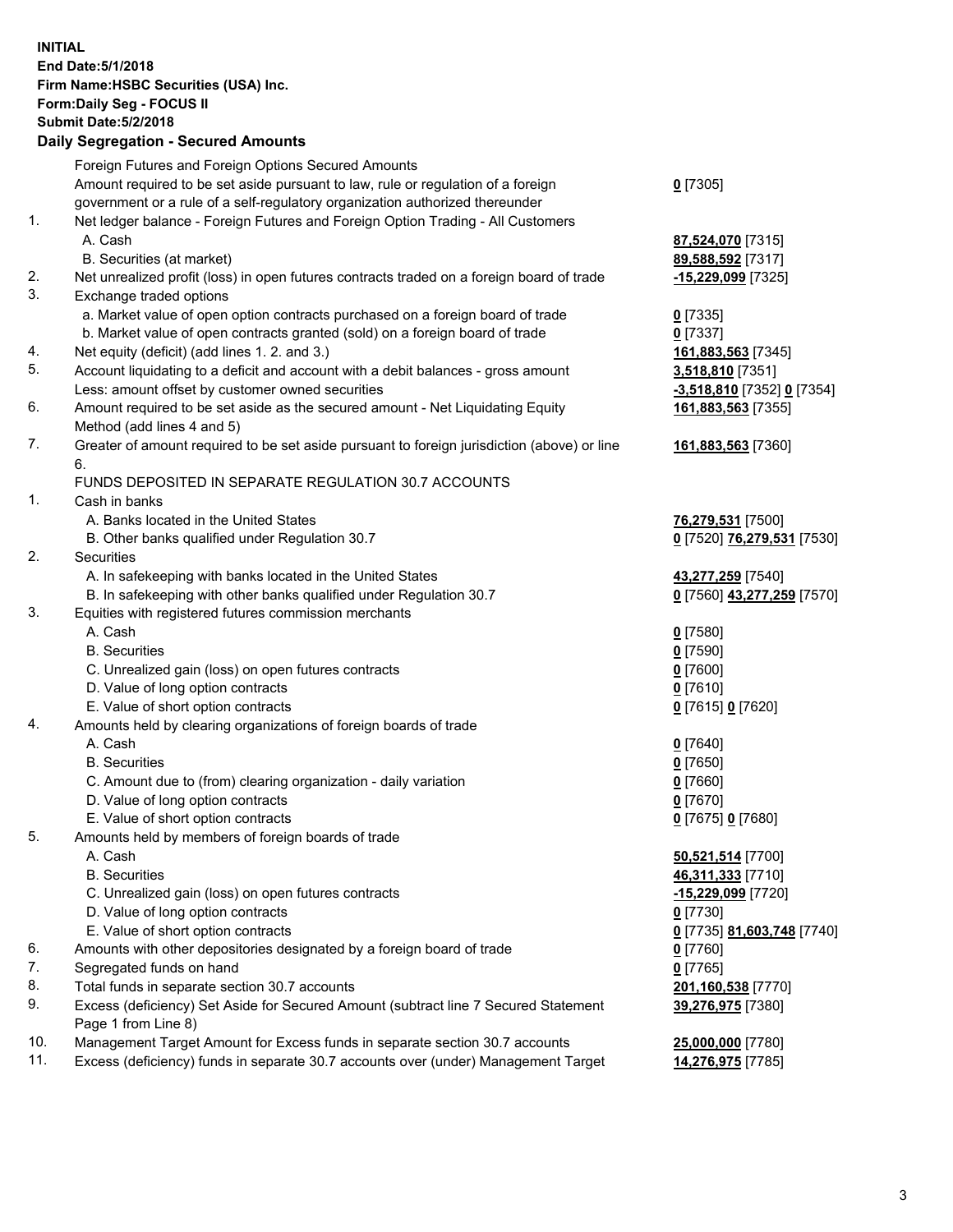| <b>INITIAL</b>                            | End Date: 5/1/2018                                                                             |                                   |  |  |  |  |
|-------------------------------------------|------------------------------------------------------------------------------------------------|-----------------------------------|--|--|--|--|
| Firm Name: HSBC Securities (USA) Inc.     |                                                                                                |                                   |  |  |  |  |
| <b>Form:Daily Seg - FOCUS II</b>          |                                                                                                |                                   |  |  |  |  |
|                                           | <b>Submit Date: 5/2/2018</b>                                                                   |                                   |  |  |  |  |
| Daily Segregation - Segregation Statement |                                                                                                |                                   |  |  |  |  |
|                                           | SEGREGATION REQUIREMENTS(Section 4d(2) of the CEAct)                                           |                                   |  |  |  |  |
| 1.                                        | Net ledger balance                                                                             |                                   |  |  |  |  |
|                                           | A. Cash                                                                                        | 493,801,543 [7010]                |  |  |  |  |
|                                           | B. Securities (at market)                                                                      | 1,270,792,216 [7020]              |  |  |  |  |
| 2.                                        | Net unrealized profit (loss) in open futures contracts traded on a contract market             | -121,187,251 [7030]               |  |  |  |  |
| 3.                                        | Exchange traded options                                                                        |                                   |  |  |  |  |
|                                           | A. Add market value of open option contracts purchased on a contract market                    | <b>254,670,466</b> [7032]         |  |  |  |  |
|                                           | B. Deduct market value of open option contracts granted (sold) on a contract market            | <u>-50,440,261</u> [7033]         |  |  |  |  |
| 4.                                        | Net equity (deficit) (add lines 1, 2 and 3)                                                    | 1,847,636,713 [7040]              |  |  |  |  |
| 5.                                        | Accounts liquidating to a deficit and accounts with                                            |                                   |  |  |  |  |
|                                           | debit balances - gross amount                                                                  | 14,960,350 [7045]                 |  |  |  |  |
|                                           | Less: amount offset by customer securities                                                     | -14,772,734 [7047] 187,616 [7050] |  |  |  |  |
| 6.                                        | Amount required to be segregated (add lines 4 and 5)                                           | 1,847,824,329 [7060]              |  |  |  |  |
|                                           | FUNDS IN SEGREGATED ACCOUNTS                                                                   |                                   |  |  |  |  |
| 7.                                        | Deposited in segregated funds bank accounts                                                    |                                   |  |  |  |  |
|                                           | A. Cash                                                                                        | 28,343,639 [7070]                 |  |  |  |  |
|                                           | B. Securities representing investments of customers' funds (at market)                         | $0$ [7080]                        |  |  |  |  |
|                                           | C. Securities held for particular customers or option customers in lieu of cash (at<br>market) | 183,503,286 [7090]                |  |  |  |  |
| 8.                                        | Margins on deposit with derivatives clearing organizations of contract markets                 |                                   |  |  |  |  |
|                                           | A. Cash                                                                                        | 411,877,283 [7100]                |  |  |  |  |
|                                           | B. Securities representing investments of customers' funds (at market)                         | $0$ [7110]                        |  |  |  |  |
|                                           | C. Securities held for particular customers or option customers in lieu of cash (at<br>market) | 1,041,135,950 [7120]              |  |  |  |  |
| 9.                                        | Net settlement from (to) derivatives clearing organizations of contract markets                | 81,370,763 [7130]                 |  |  |  |  |
| 10.                                       | Exchange traded options                                                                        |                                   |  |  |  |  |
|                                           | A. Value of open long option contracts                                                         | 254,670,466 [7132]                |  |  |  |  |
|                                           | B. Value of open short option contracts                                                        | -50,440,261 [7133]                |  |  |  |  |
| 11.                                       | Net equities with other FCMs                                                                   |                                   |  |  |  |  |
|                                           | A. Net liquidating equity                                                                      | 9,430,756 [7140]                  |  |  |  |  |
|                                           | B. Securities representing investments of customers' funds (at market)                         | 0 <sup>[7160]</sup>               |  |  |  |  |
|                                           | C. Securities held for particular customers or option customers in lieu of cash (at            | 0 <sup>[7170]</sup>               |  |  |  |  |
|                                           | market)                                                                                        |                                   |  |  |  |  |
| 12.                                       | Segregated funds on hand                                                                       | 46,152,980 [7150]                 |  |  |  |  |
| 13.                                       | Total amount in segregation (add lines 7 through 12)                                           | 2,006,044,862 [7180]              |  |  |  |  |
| 14.                                       | Excess (deficiency) funds in segregation (subtract line 6 from line 13)                        | 158,220,533 [7190]                |  |  |  |  |
| 15.                                       | Management Target Amount for Excess funds in segregation                                       | 147,000,000 [7194]                |  |  |  |  |

16. Excess (deficiency) funds in segregation over (under) Management Target Amount Excess

**11,220,533** [7198]